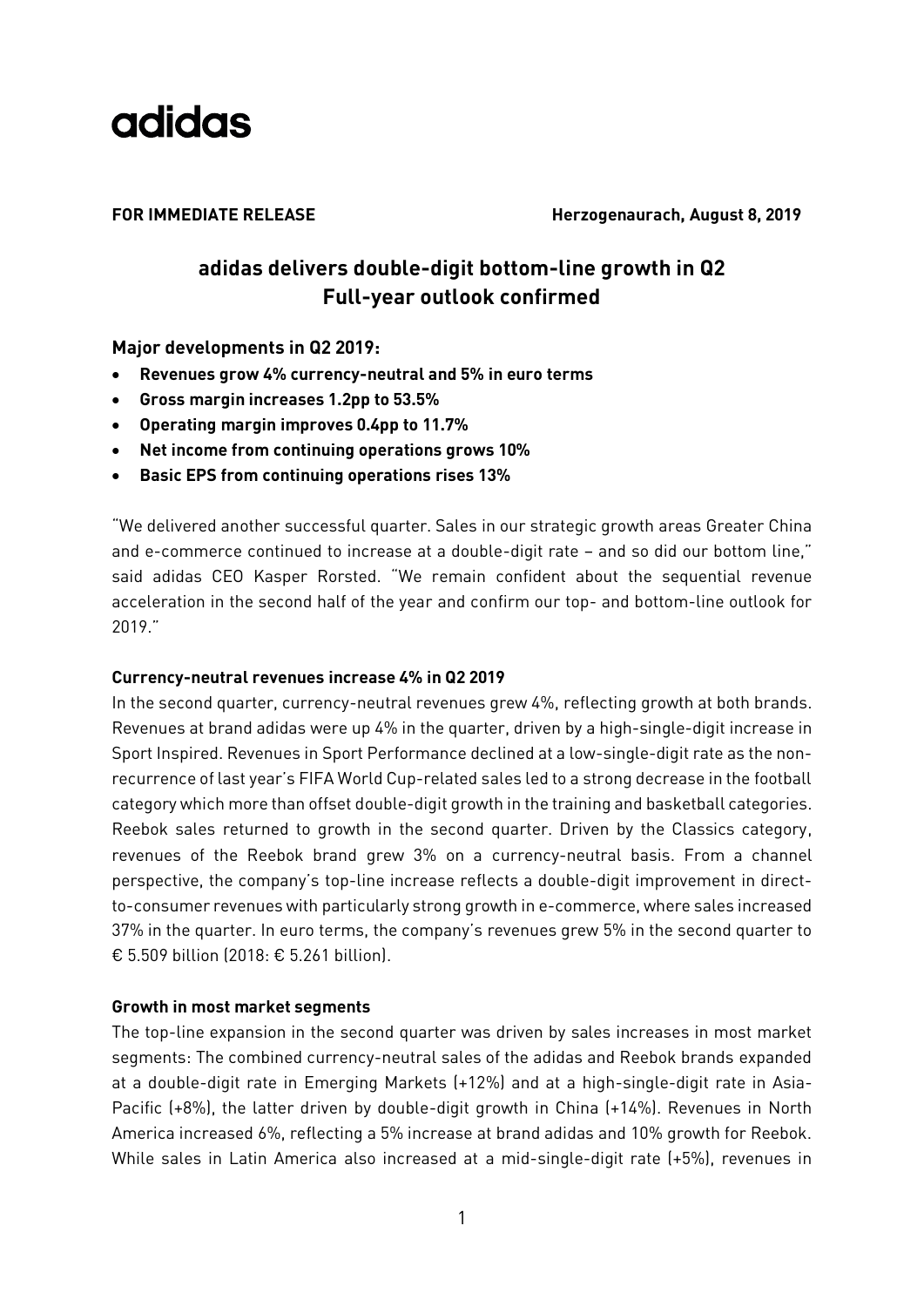Europe were flat year-over-year. Sales in Russia/CIS declined at a mid-single-digit rate (-4%) due to difficult prior year comparisons in relation to the 2018 FIFA World Cup.

#### **Operating margin improves 0.4 percentage points to 11.7%**

The company's gross margin increased 1.2 percentage points to 53.5% (2018: 52.3%). Higher air freight costs to mitigate the supply chain shortages and a less favorable pricing mix were overcompensated by positive currency developments, lower sourcing costs as well as a better product and channel mix. Other operating expenses were up 6% to  $\epsilon$  2.346 billion (2018: € 2.210 billion). As a percentage of sales, other operating expenses increased 0.6 percentage points to 42.6% (2018: 42.0%). Marketing and point-of-sale expenses grew 5% to € 744 million (2018: € 707 million), as the company increased its brand investments. As a percentage of sales, marketing and point-of-sale expenses were up 0.1 percentage points to 13.5% (2018: 13.4%). Operating overhead expenses increased 7% to € 1.602 billion (2018: € 1.502 billion), due to further investments into the scalability of the company's business model as well as higher costs related to the strong growth in the company's direct-to-consumer channel. As a percentage of sales, operating overhead expenses increased 0.5 percentage points to 29.1% (2018: 28.6%). The company's operating profit grew 9% to a level of  $\epsilon$  643 million (2018: € 592 million), representing an operating margin increase of 0.4 percentage points to 11.7% (2018: 11.3%). This development was mainly driven by the gross margin expansion, which more than offset the increase in other operating expenses as well as the non-recurrence of litigation gains and the release of operational provisions which were recorded in the prior year quarter.

#### **Net income from continuing operations grows 10%**

The company's net income from continuing operations increased 10% to  $\epsilon$  462 million (2018: € 418 million). This includes a negative impact from the adoption of IFRS 16 of € 7 million, reducing year-over-year net income growth by approximately 2 percentage points. Basic EPS from continuing operations reached  $\epsilon$  2.33 including the IFRS impact, an increase of 13% year-over-year (2018: € 2.06).

#### **adidas with strong bottom-line growth in the first half of 2019**

In the first half of 2019, revenues increased 4% on a currency-neutral basis, which is in line with the 3% to 4% guidance provided at the beginning of the year in light of the supply chain shortages the company has been experiencing following a strong increase in demand for midpriced apparel. In euro terms, revenues grew 5% to € 11.392 billion (2018: € 10.809 billion). From a brand perspective, currency-neutral revenues for brand adidas grew 5%, while Reebok revenues declined 2%. Gross margin was up 1.8 percentage points to 53.5% (2018: 51.7%). The improvement reflects the positive effects from more favorable currency developments and lower sourcing costs as well as an improved product and channel mix,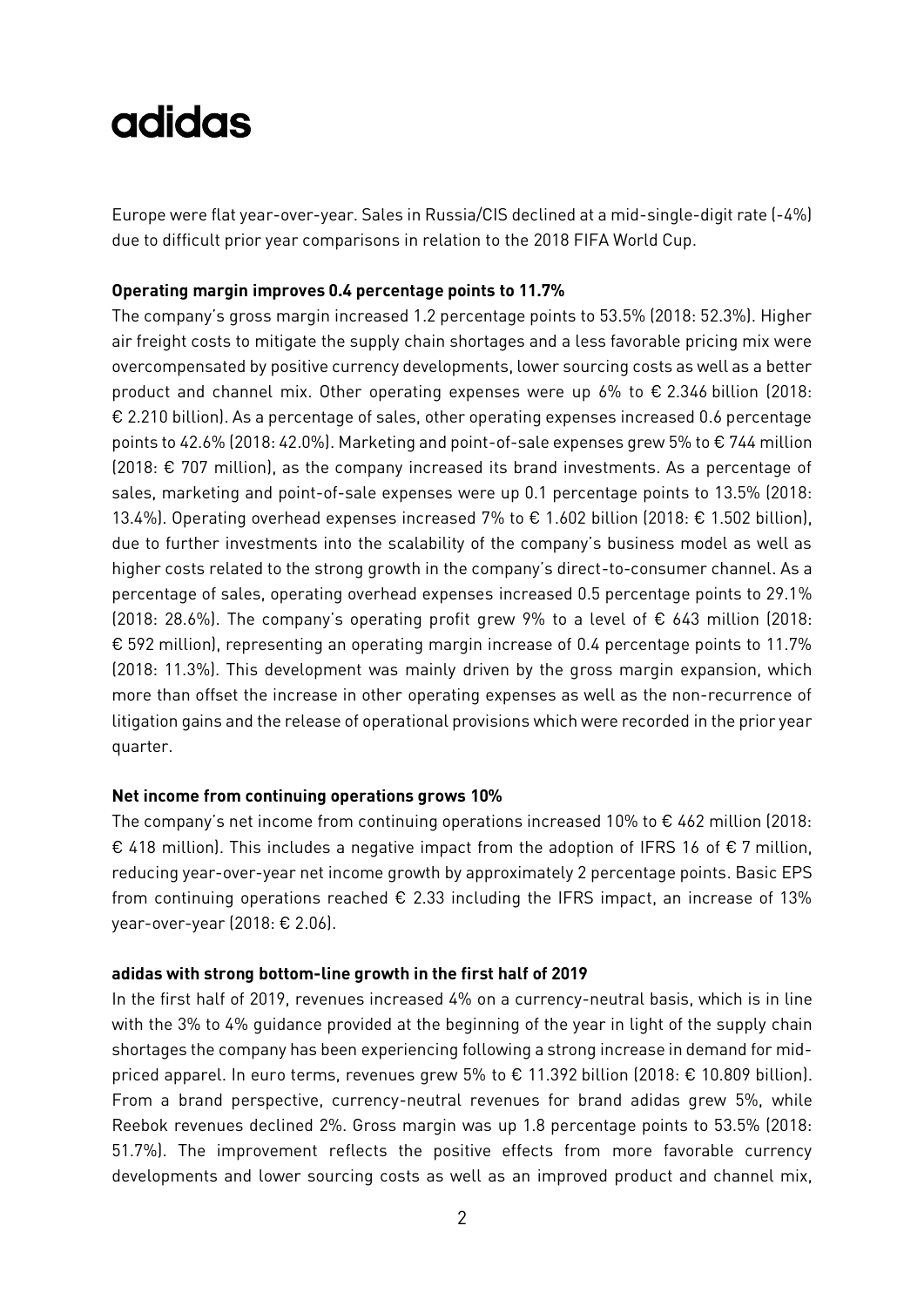which overcompensated higher air freight costs and a less favorable pricing mix. Other operating expenses grew 8% to  $\epsilon$  4.663 billion (2018:  $\epsilon$  4.337 billion) and were up 0.8 percentage points to 40.9% (2018: 40.1%) as a percentage of sales. This increase was driven by higher marketing expenditures, investments into the scalability of the company's business model as well as higher costs related to the strong growth in the company's directto-consumer channel. The company's operating profit grew 13% to € 1.518 billion (2018: € 1.338 billion), representing an operating margin of 13.3% (2018: 12.4%), an increase of 0.9 percentage points compared to the prior year. Net income from continuing operations grew 14% to € 1.093 billion (2018: € 960 million), resulting in a 17% increase in basic earnings per share from continuing operations to  $\epsilon$  5.50 (2018:  $\epsilon$  4.71). The adoption of IFRS 16 has reduced year-over-year net income and EPS growth by approximately 2 percentage points in the first six months of the year.

#### **Average operating working capital as a percentage of sales decreases**

Inventories increased 5% to € 3.579 billion (2018: € 3.425 billion). On a currency-neutral basis, inventories were also up 5%. Operating working capital decreased 2% to  $\epsilon$  4.248 billion (2018: € 4.318 billion). On a currency-neutral basis, operating working capital was down 2%. Average operating working capital as a percentage of sales decreased 1.9 percentage points to 18.3% (2018: 20.1%), reflecting a double-digit increase in payables. This development is a direct result of the adidas non-trade procurement initiative, which is leading to improved payment terms with the company's vendors.

#### **Net cash position of € 362 million**

Net cash at June 30, 2019 amounted to € 362 million (June 30, 2018: net cash of € 89 million), representing a year-over-year increase of € 273 million. This development was driven by the increase in cash generated from operating activities, partly offset by the utilization of cash for the purchase of fixed assets, the dividend payout as well as the repurchase of adidas AG shares.

#### **adidas confirms outlook for FY 2019**

For 2019, the company continues to expect sales to increase at a rate of between 5% and 8% on a currency-neutral basis. Following the 4% revenue growth during the first six months, adidas continues to project a sequential acceleration during the second half of the year. The company's gross margin is forecast to increase to a level of around 52.0% (2018: 51.8%) in 2019. The operating margin is expected to increase between 0.5 percentage points and 0.7 percentage points to a level between 11.3% and 11.5% (2018: 10.8%). This, together with continued top-line growth, is expected to once again drive a double-digit-rate improvement of the company's bottom line: Net income from continuing operations is projected to increase to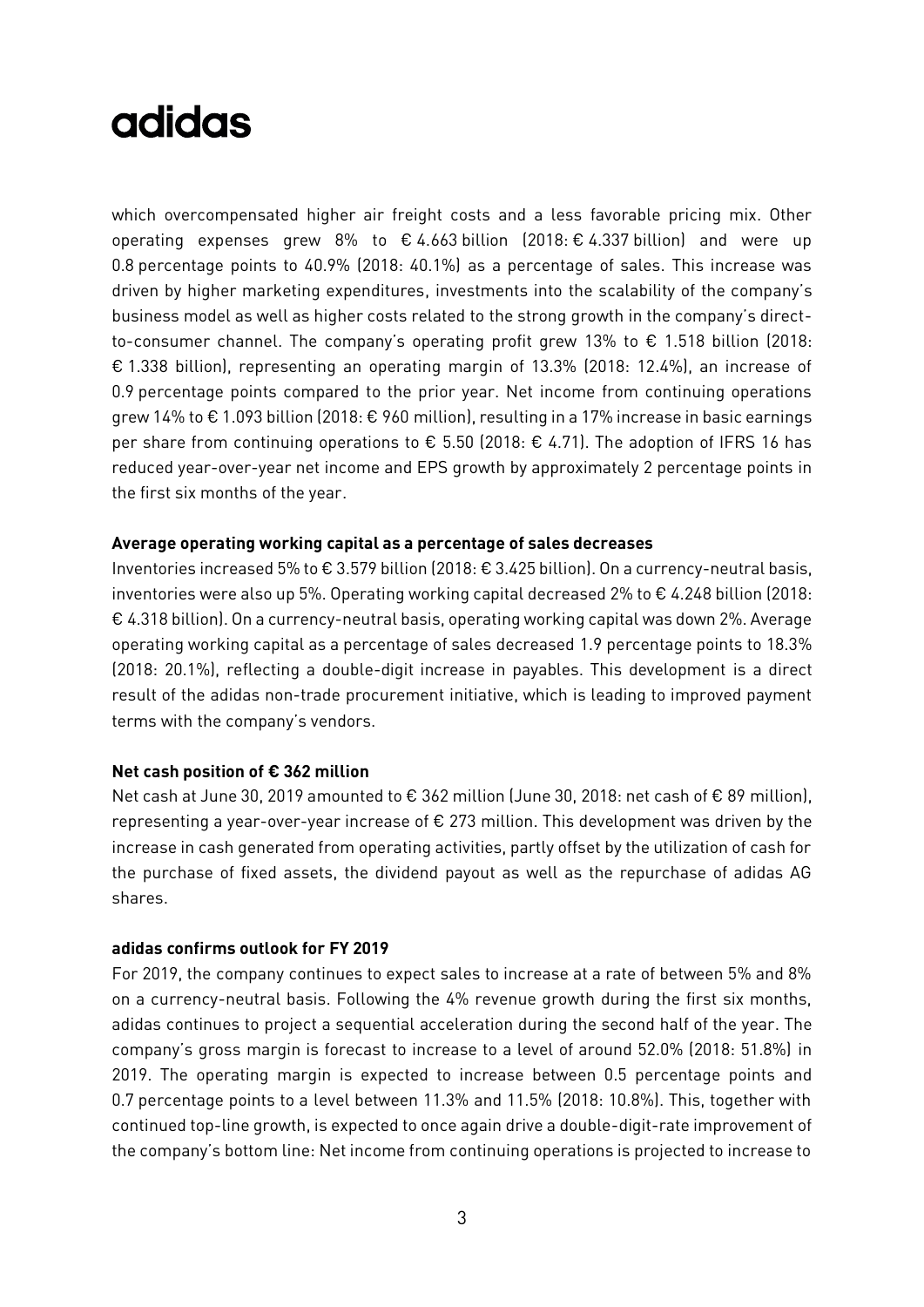a level between € 1.880 billion and € 1.950 billion, reflecting an increase of between 10% and 14% compared to the prior year level of  $\epsilon$  1.709 billion.<sup>1</sup>

#### **Supervisory Board extends contracts of Karen Parkin and Harm Ohlmeyer**

At its meeting yesterday, the adidas AG Supervisory Board extended the mandates of Executive Board members Karen Parkin, responsible for Global Human Resources, and Harm Ohlmeyer, Chief Financial Officer, by five years beyond 2020 until 2025. Karen Parkin and Harm Ohlmeyer have both been members of the adidas AG Executive Board since 2017.

"I am very pleased to announce that Karen and Harm have extended their contracts as Executive Board members of adidas AG. They have been instrumental in driving the success of our long-term strategy Creating the New that runs until 2020. Together with CEO Kasper Rorsted, Roland Auschel, Eric Liedtke and Martin Shankland, they form a strong Executive Board team that will ensure the company's long-term sustainable success," stated Igor Landau, Chairman of the Supervisory Board of adidas AG.

\*\*\*

#### **Contacts:**

-

**Media Relations Investor Relations** Jan Runau Chief Corporate Communication Officer Tel.: +49 (0) 9132 84-3830

Claudia Lange Head of Media Relations Tel.: +49 (0) 9132 84-2338

Sebastian Steffen Senior Vice President Investor Relations Tel.: +49 (0) 9132 84-4401

Adrian Rott Director Investor Relations Tel.: +49 (0) 9132 84-74843

For more information, please visit [adidas-group.com.](http://www.adidas-group.com/)

<sup>1</sup> Excluding the impact from the application of the new reporting standard IFRS 16. Based on lease contracts as of January 1, 2019, the change in recognition of lease obligations under the new reporting standard is projected to have a negative impact of around € 35 million on the company's net income from continuing operations. Including this accounting effect, net income from continuing operations is currently expected to increase to a level between € 1.845 billion and € 1.915 billion. This equals a yearon-year increase of between 8% and 12% compared to the prior year level of € 1.709 billion.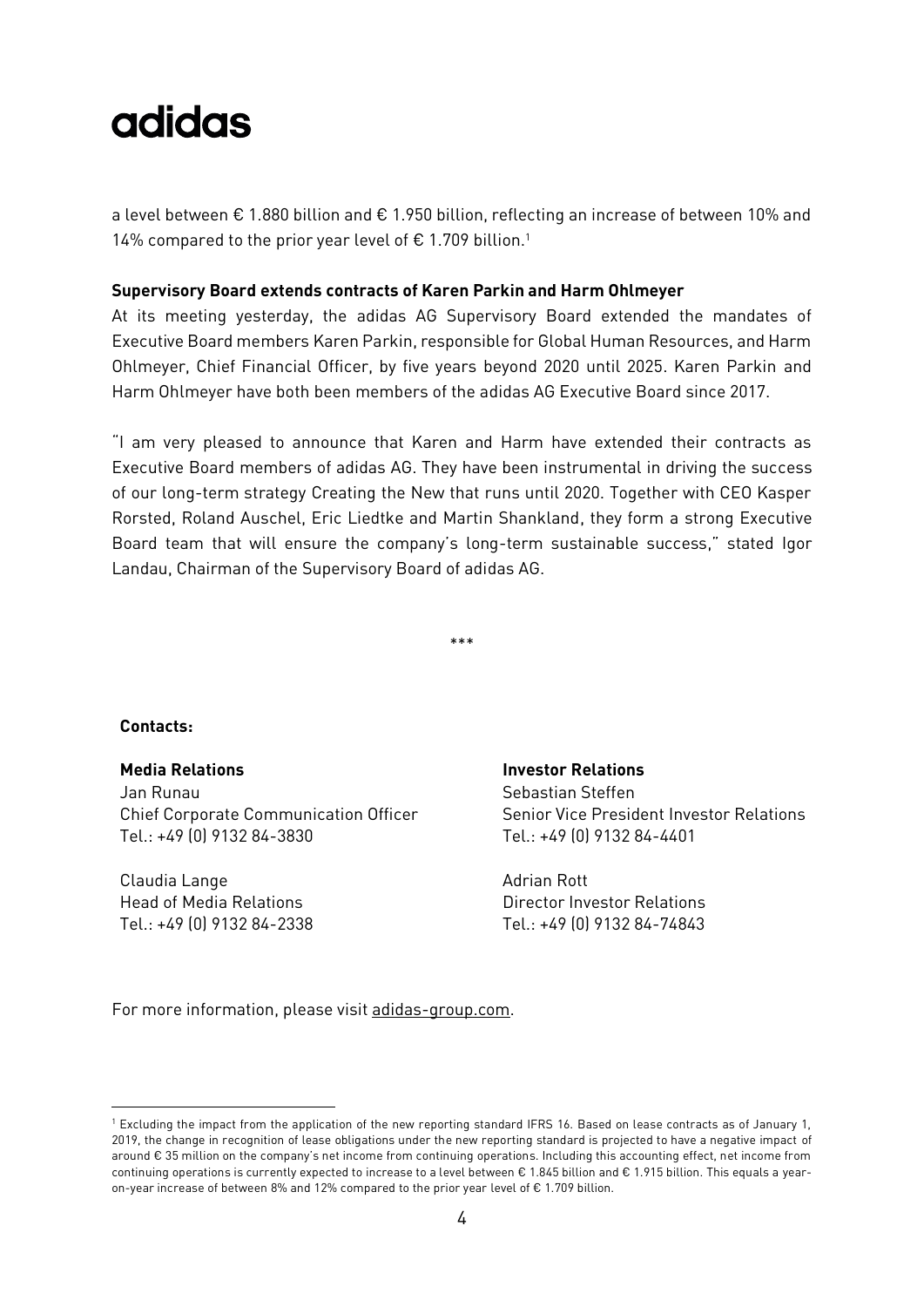### **adidas AG Condensed Consolidated Income Statement (IFRS)<sup>1</sup>**

| $\overline{\varepsilon}$ in millions                                                    | Quarter ending<br>June 30, 2019 | Quarter ending<br>June 30, 2018 | Change            |
|-----------------------------------------------------------------------------------------|---------------------------------|---------------------------------|-------------------|
| Net sales                                                                               | 5.509                           | 5.261                           | 4.7%              |
| Cost of sales                                                                           | 2.564                           | 2.509                           | 2.2%              |
| <b>Gross profit</b>                                                                     | 2,945                           | 2,751                           | 7.0%              |
| 1% of net sales)                                                                        | 53.5%                           | 52.3%                           | 1.2 <sub>pp</sub> |
| Royalty and commission income                                                           | 39                              | 32                              | 24.1%             |
| Other operating income                                                                  | 5                               | 19                              | (73.5%)           |
| Other operating expenses                                                                | 2,346                           | 2.210                           | 6.2%              |
| [% of net sales]                                                                        | 42.6%                           | 42.0%                           | 0.6pp             |
| Marketing and point-of-sale expenses                                                    | 744                             | 707                             | 5.2%              |
| [% of net sales]                                                                        | 13.5%                           | 13.4%                           | 0.1 <sub>pp</sub> |
| Operating overhead expenses <sup>2</sup>                                                | 1,602                           | 1,502                           | 6.6%              |
| 1% of net sales)                                                                        | 29.1%                           | 28.6%                           | 0.5pp             |
| <b>Operating profit</b>                                                                 | 643                             | 592                             | 8.6%              |
| [% of net sales]                                                                        | 11.7%                           | 11.3%                           | 0.4pp             |
| Financial income                                                                        | 18                              | 14                              | 29.9%             |
| <b>Financial expenses</b>                                                               | 43                              | 18                              | 135.0%            |
| Income before taxes                                                                     | 618                             | 588                             | 5.2%              |
| 1% of net sales                                                                         | 11.2%                           | 11.2%                           | 0.1 <sub>pp</sub> |
| Income taxes                                                                            | 157                             | 169                             | [7.4%]            |
| [% of income before taxes]                                                              | 25.4%                           | 28.8%                           | (3.5pp)           |
| Net income from continuing operations                                                   | 462                             | 418                             | 10.3%             |
| l% of net salesl                                                                        | 8.4%                            | 8.0%                            | 0.4pp             |
| Gains/(losses) from discontinued operations, net of tax                                 | 70                              | [21]                            | n.a.              |
| Net income                                                                              | 532                             | 397                             | 33.8%             |
| 1% of net sales)                                                                        | 9.7%                            | 7.6%                            | 2.1 <sub>pp</sub> |
| Net income attributable to shareholders                                                 | 531                             | 396                             | 34.0%             |
| 1% of net sales                                                                         | 9.6%                            | 7.5%                            | 2.1 <sub>pp</sub> |
| Net income attributable to non-controlling interests                                    | $\mathbf{u}$                    | 1                               | [52.7%]           |
| Basic earnings per share from continuing operations (in $\epsilon$ )                    | 2.33                            | 2.06                            | 13.0%             |
| Diluted earnings per share from continuing operations (in $\epsilon$ )                  | 2.33                            | 2.05                            | 13.2%             |
| Basic earnings per share from continuing and discontinued operations (in $\epsilon$ )   | 2.68                            | 1.95                            | 37.2%             |
| Diluted earnings per share from continuing and discontinued operations (in $\epsilon$ ) | 2.68                            | 1.95                            | 37.4%             |

#### **Net Sales**

| $\varepsilon$ in millions | Quarter ending<br>June 30, 2019 | Quarter ending<br>June 30, 2018 | Change    | Change<br>(currency-neutral) |
|---------------------------|---------------------------------|---------------------------------|-----------|------------------------------|
| Europe                    | 1,421                           | 1,420                           | 0.1%      | 0.1%                         |
| North America             | 1,213                           | 1,082                           | 12.1%     | 5.8%                         |
| Asia-Pacific              | 1,872                           | 1,726                           | 8.5%      | 7.8%                         |
| Russia/CIS                | 171                             | 177                             | [3.9%]    | [4.1%]                       |
| Latin America             | 403                             | 416                             | $[3.1\%]$ | 4.7%                         |
| <b>Emerging Markets</b>   | 281                             | 251                             | 11.9%     | 12.4%                        |
| Other Businesses          | 147                             | 188                             | [22.0%]   | [23.6%]                      |
|                           |                                 |                                 |           |                              |
| adidas                    | 5.004                           | 4,772                           | 4.9%      | 4.0%                         |
| Reebok                    | 406                             | 387                             | 4.7%      | 3.1%                         |

<sup>1</sup> First-time application of IFRS 16 as of January 1, 2019. Prior year figures are not restated.

 $^2$  Aggregated distribution and selling expenses, general and administration expenses, sundry expenses and impairment losses (net) on accounts receivable and contract assets.

Rounding differences may arise.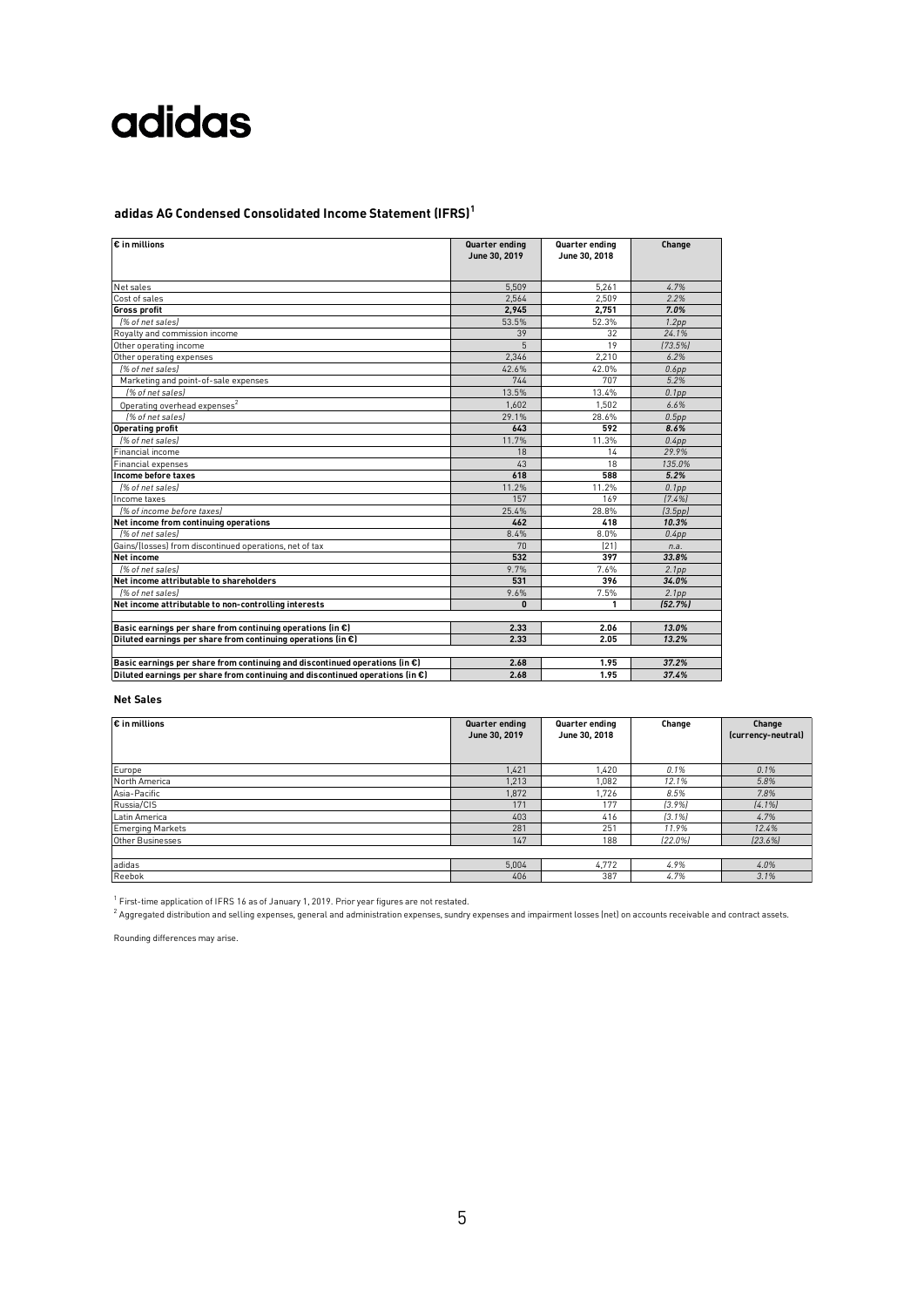### **adidas AG Condensed Consolidated Income Statement (IFRS)<sup>1</sup>**

| $\overline{\varepsilon}$ in millions                                                    | Half year ending<br>June 30, 2019 | Half year ending<br>June 30, 2018 | Change               |
|-----------------------------------------------------------------------------------------|-----------------------------------|-----------------------------------|----------------------|
| Net sales                                                                               | 11,392                            | 10,809                            | 5.4%                 |
| Cost of sales                                                                           | 5.296                             | 5.222                             | 1.4%                 |
| <b>Gross profit</b>                                                                     | 6,096                             | 5.586                             | 9.1%                 |
| (% of net sales)                                                                        | 53.5%                             | 51.7%                             | 1.8 <sub>pp</sub>    |
| Royalty and commission income                                                           | 74                                | 58                                | 27.2%                |
| Other operating income                                                                  | 11                                | 31                                | (63.4%)              |
| Other operating expenses                                                                | 4,663                             | 4,337                             | 7.5%                 |
| [% of net sales]                                                                        | 40.9%                             | 40.1%                             | 0.8pp                |
| Marketing and point-of-sale expenses                                                    | 1.448                             | 1.413                             | 2.5%                 |
| [% of net sales]                                                                        | 12.7%                             | 13.1%                             | (0.4pp)              |
| Operating overhead expenses <sup>2</sup>                                                | 3,215                             | 2,924                             | 10.0%                |
| 1% of net sales                                                                         | 28.2%                             | 27.1%                             | 1.2 <sub>pp</sub>    |
| <b>Operating profit</b>                                                                 | 1,518                             | 1.338                             | 13.5%                |
| [% of net sales]                                                                        | 13.3%                             | 12.4%                             | 0.9 <sub>DD</sub>    |
| Financial income                                                                        | 27                                | 22                                | 20.3%                |
| <b>Financial expenses</b>                                                               | 78                                | 23                                | 236.0%               |
| Income before taxes                                                                     | 1.467                             | 1,337                             | 9.7%                 |
| [% of net sales]                                                                        | 12.9%                             | 12.4%                             | 0.5pp                |
| Income taxes                                                                            | 374                               | 377                               | (0.8%                |
| 1% of income before taxes)                                                              | 25.5%                             | 28.2%                             | (2.7 <sub>pp</sub> ) |
| Net income from continuing operations                                                   | 1,093                             | 960                               | 13.8%                |
| [% of net sales]                                                                        | 9.6%                              | 8.9%                              | 0.7 <sub>pp</sub>    |
| Gains/(losses) from discontinued operations, net of tax                                 | 72                                | [23]                              | n.a.                 |
| Net income                                                                              | 1,164                             | 938                               | 24.2%                |
| [% of net sales]                                                                        | 10.2%                             | 8.7%                              | 1.5 <sub>pp</sub>    |
| Net income attributable to shareholders                                                 | 1,163                             | 936                               | 24.3%                |
| 1% of net sales                                                                         | 10.2%                             | 8.7%                              | 1.6 <sub>pp</sub>    |
| Net income attributable to non-controlling interests                                    | $\mathbf{1}$                      | $\overline{2}$                    | [23.2%]              |
| Basic earnings per share from continuing operations (in $\epsilon$ )                    | 5.50                              | 4.71                              | 16.6%                |
| Diluted earnings per share from continuing operations (in $\epsilon$ )                  | 5.50                              | 4.70                              | 16.9%                |
| Basic earnings per share from continuing and discontinued operations (in $\epsilon$ )   | 5.86                              | 4.60                              | 27.3%                |
| Diluted earnings per share from continuing and discontinued operations (in $\epsilon$ ) | 5.86                              | 4.59                              | 27.6%                |

#### **Net Sales**

| $\varepsilon$ in millions | Half year ending<br>June 30, 2019 | Half year ending<br>June 30, 2018 | Change    | Change<br>(currency-neutral) |
|---------------------------|-----------------------------------|-----------------------------------|-----------|------------------------------|
| Europe                    | 2,972                             | 3,023                             | [1.7%]    | [1.7%]                       |
| North America             | 2,370                             | 2,122                             | 11.7%     | 4.6%                         |
| Asia-Pacific              | 4,011                             | 3,582                             | 12.0%     | 9.9%                         |
| Russia/CIS                | 307                               | 297                               | 3.5%      | 5.9%                         |
| Latin America             | 779                               | 847                               | $[8.0\%]$ | 0.6%                         |
| <b>Emerging Markets</b>   | 611                               | 560                               | 9.2%      | 11.3%                        |
| Other Businesses          | 342                               | 378                               | $(9.6\%)$ | $(11.8\%)$                   |
|                           |                                   |                                   |           |                              |
| adidas                    | 10,346                            | 9.772                             | 5.9%      | 4.7%                         |
| Reebok                    | 825                               | 828                               | [0.3%]    | 11.5%                        |

<sup>1</sup> First-time application of IFRS 16 as of January 1, 2019. Prior year figures are not restated.

 $^2$  Aggregated distribution and selling expenses, general and administration expenses, sundry expenses and impairment losses (net) on accounts receivable and contract assets.

Rounding differences may arise.